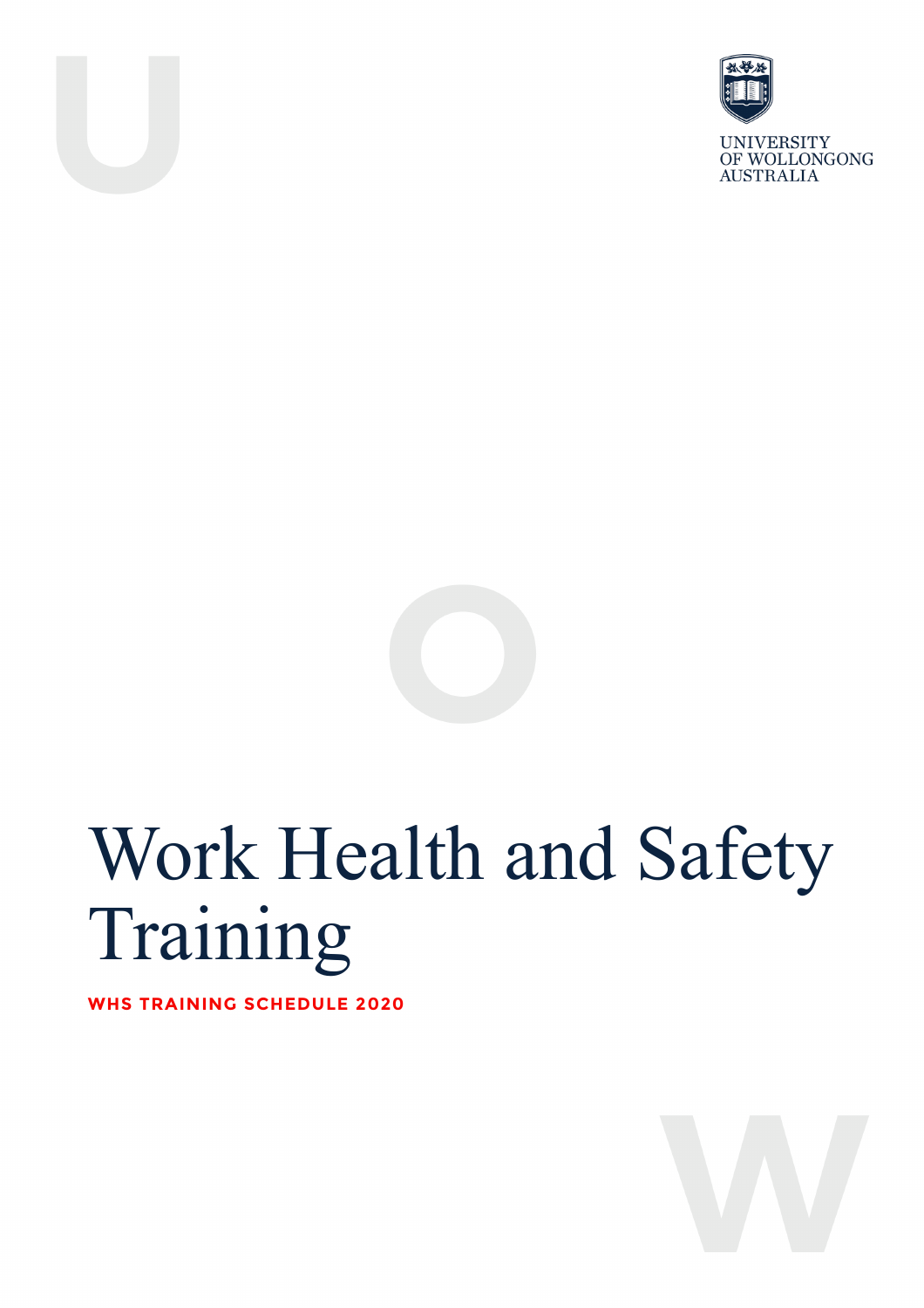# Work Health and Safety Training

In accordance with the University of Wollongong's WHS Policy, the University is committed to providing appropriate training to ensure employees, students, contractors and visitors have the skills and knowledge necessary to fulfil their WHS obligations.

WHS Training is a fundamental requirement for any workplace to achieve a safe workplace. This documents outlines the different WHS training courses offered at UOW, how they are delivered and how to enrol in them.

There is also a short description explaining the learning outcomes of each course.

Please speak with your supervisor prior to enrolling in a course to ensure it is the right course for your role.

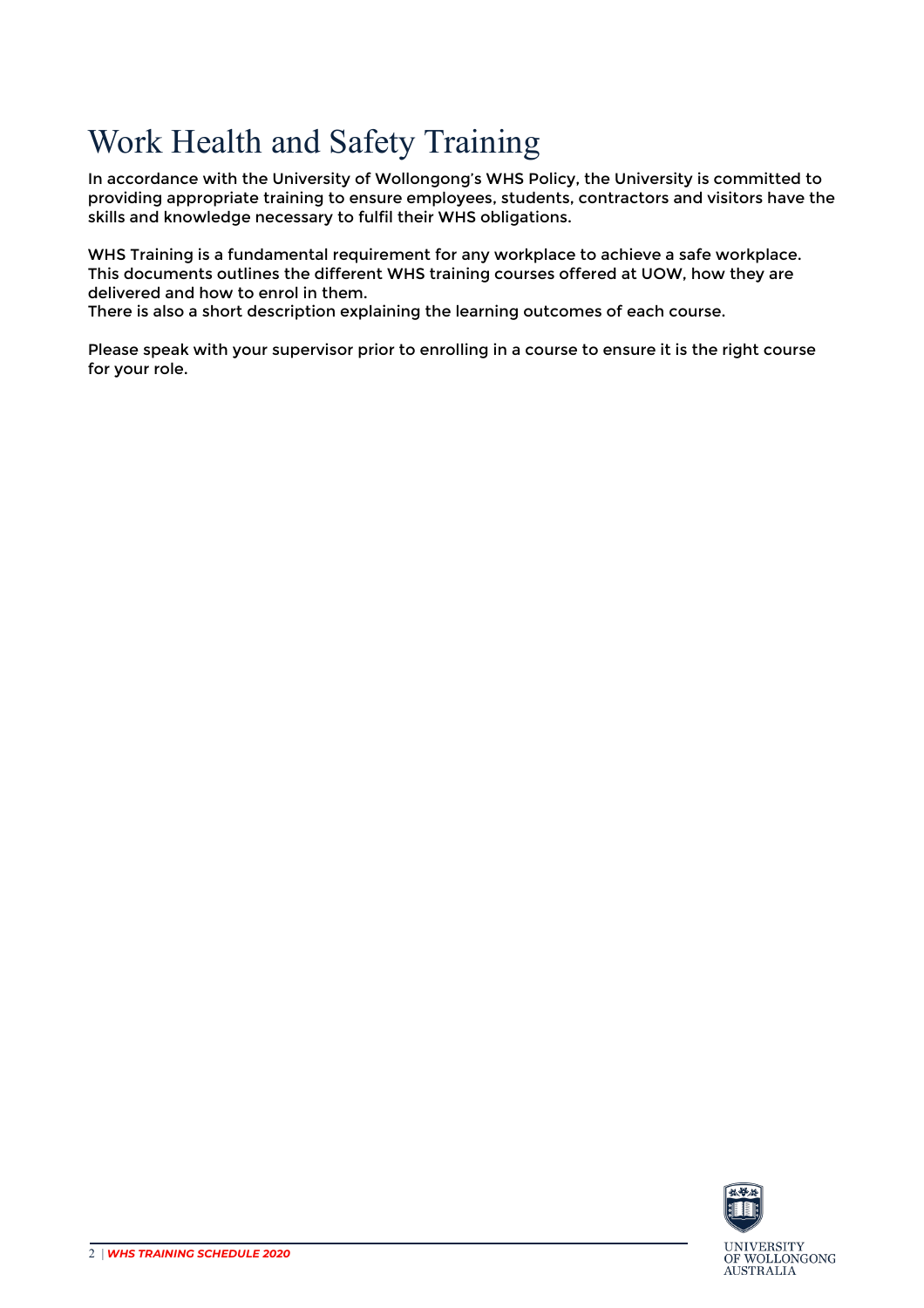| <b>Course name</b>                                                | <b>Delivery Method</b> | <b>Delivery Date</b>                                                          | <b>How to enrol</b>                                                     |
|-------------------------------------------------------------------|------------------------|-------------------------------------------------------------------------------|-------------------------------------------------------------------------|
| <b>Addressing hazards</b><br>and risks in the<br>workplace        | Online                 | Available any time                                                            | This online training is<br>available to self-enrol on<br>Moodle.        |
| Apply first aid in a<br>remote situation                          | Face to face           | July session<br>Wednesday 22 <sup>nd</sup> July<br>$9:00am - 4:30pm$          | Complete a Course<br>Nomination form and<br>email to<br>pods@uow.edu.au |
| <b>Biosafety</b>                                                  | Online                 | Available any time                                                            | This online training is<br>available to self-enrol on<br>Moodle.        |
| <b>Building warden</b><br>training                                | Online                 | Available any time                                                            | To enrol please email<br>whs-admin@uow.edu.au                           |
| Duty of care for<br>managers and<br>supervisors                   | Online                 | Available any time                                                            | To enrol please email<br>whs-admin@uow.edu.au                           |
| <b>First Aid training</b>                                         | Face to face           | June session<br>Thursday 11th June<br>$9:00am - 5:00pm$<br>July session       | Complete a Course<br>Nomination form and<br>email to<br>pods@uow.edu.au |
|                                                                   |                        | Monday 20 <sup>th</sup> July<br>$9:00am - 5:00pm$                             |                                                                         |
|                                                                   |                        | <b>August session</b><br>Thursday 6 <sup>th</sup> August<br>$9:00am - 5:00pm$ |                                                                         |
|                                                                   |                        | September session<br>Friday 4 <sup>th</sup> September<br>$9:00am - 5:00pm$    |                                                                         |
|                                                                   |                        | October session<br>Wednesday 14th<br>October<br>$9:00am - 5:00pm$             |                                                                         |
|                                                                   |                        | November session<br>Tuesday 10th<br>November<br>$9:00am - 5:00pm$             |                                                                         |
|                                                                   |                        | December session<br>Tuesday 1st December<br>$9:00am - 5:00pm$                 |                                                                         |
| <b>Gascare safety</b><br>training                                 | Face to face           | <b>September session</b><br>Wednesday 16th<br>September<br>9:30am - 10:00am   | Complete a Course<br>Nomination form and<br>email to<br>pods@uow.edu.au |
| Hazardous chemical<br>awareness and Chem<br><b>Alert training</b> | Face to face           | July session<br>Thursday 23rd July<br>$9:00am - 12:30pm$                      | Complete a Course<br>Nomination form and<br>email to                    |
|                                                                   |                        | <b>September session</b><br>Tuesday 29th<br>September<br>$9:00am - 12:30pm$   | pods@uow.edu.au                                                         |

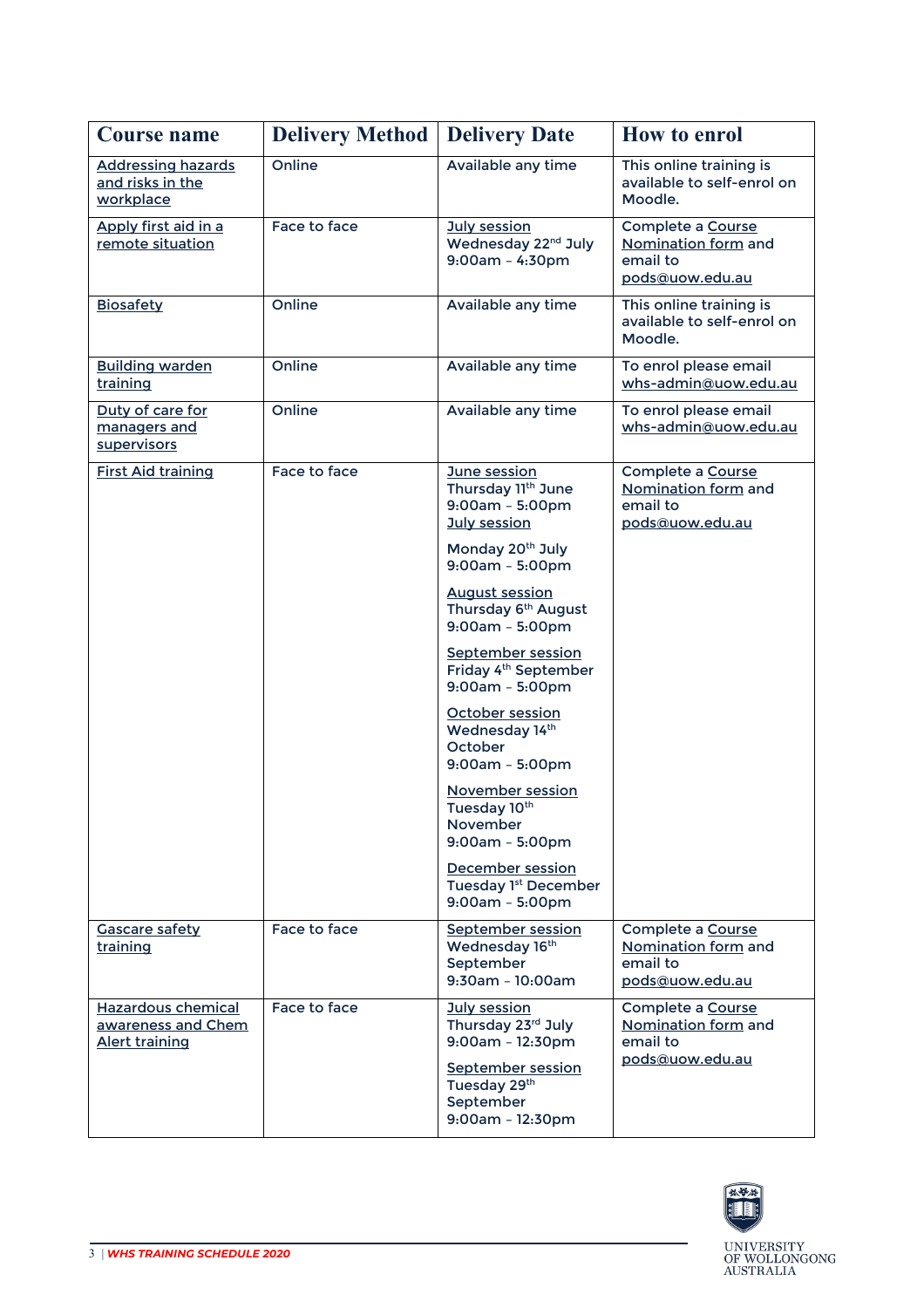| Laser safety training                                                    | Face to face | <b>May session</b><br>Thursday 14th May<br>10:00am - 11:00am                                                 | Complete a Course<br>Nomination form and<br>email to<br>pods@uow.edu.au                                                                                                                                   |
|--------------------------------------------------------------------------|--------------|--------------------------------------------------------------------------------------------------------------|-----------------------------------------------------------------------------------------------------------------------------------------------------------------------------------------------------------|
| Liquid nitrogen<br>training                                              | Face to face | September session<br>Friday 18 <sup>th</sup> September<br>9:30am - 10:0am                                    | Complete a Course<br>Nomination form and<br>email to<br>pods@uow.edu.au                                                                                                                                   |
| <b>Mental health</b><br>awareness<br>intervention                        | Face to face | <b>August session</b><br><b>TBC</b><br>9:00am - 1:00pm<br>October session<br><b>TBC</b><br>9:00am - 1:00pm   | Complete a Course<br>Nomination form and<br>email to<br>pods@uow.edu.au                                                                                                                                   |
| <b>Mental health</b><br>leadership program                               | Face to face | <b>August session</b><br><b>TBC</b><br>9:00am - 1:00pm<br>October session<br><b>TBC</b><br>$9:00am - 1:00pm$ | Complete a Course<br>Nomination form and<br>email to<br>pods@uow.edu.au                                                                                                                                   |
| <b>Managing risks for</b><br>manual tasks                                | Online       | Available any time                                                                                           | This online training is<br>available to self-enrol on<br>Moodle.                                                                                                                                          |
| <b>Mental health</b><br>awareness -<br>employees                         | Online       | Available any time                                                                                           | To enrol please email<br>whs-admin@uow.edu.au                                                                                                                                                             |
| <b>Mental health</b><br>awareness - leaders                              | Online       | Available any time                                                                                           | To enrol please email<br>whs-admin@uow.edu.au                                                                                                                                                             |
| Oxygen equipment<br>training for divers                                  | Face to face | <b>August session</b><br>Wednesday 26th<br>August<br>10:00am - 12:30pm                                       | Complete a Course<br>Nomination form and<br>email to<br>pods@uow.edu.au                                                                                                                                   |
| <b>Radiation safety</b><br>training                                      | Online       | Available any time                                                                                           | To enrol please email<br>whs-admin@uow.edu.au<br>*Please note participants<br>are required to pay an<br>attendance fee for this<br>training. You must<br>provide your account<br>number when registering. |
| SafetyNet training                                                       | Face to face | October session<br>Thursday 1st October<br>9:30am - 1:00pm                                                   | Complete a Course<br>Nomination form and<br>email to<br>pods@uow.edu.au                                                                                                                                   |
| <b>WHS&amp;S Principles for</b><br>Safe@Work<br><b>Committee Members</b> | Online       | Available any time                                                                                           | This online training is<br>available to self-enrol on<br>Moodle.                                                                                                                                          |

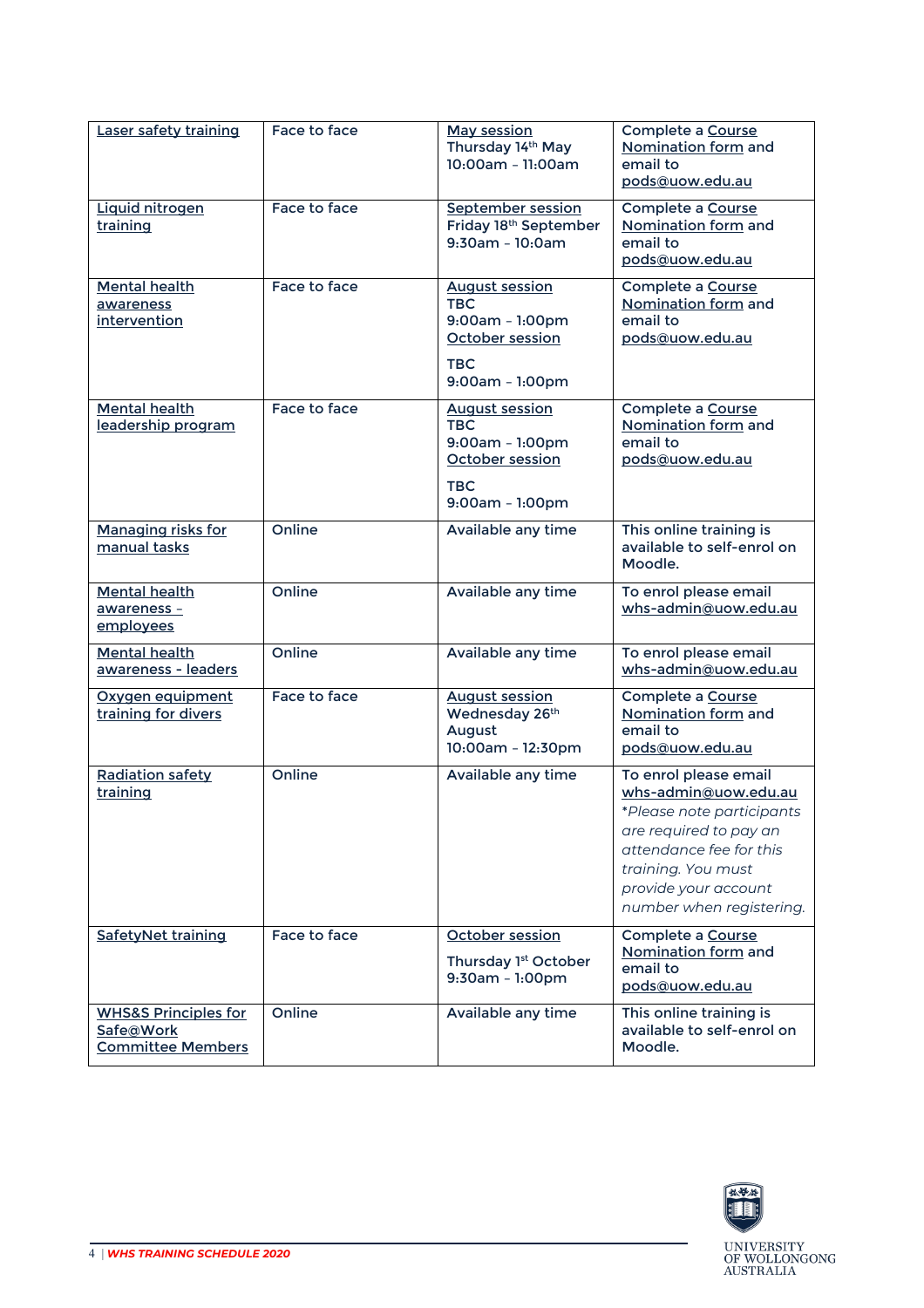#### <span id="page-4-0"></span>**Addressing Hazards and Risks in the Workplace**

We all have an element of risk in our lives, whether it is driving a car, swimming at the beach or working in a laboratory. The WH&S Act and Regulation stresses the importance of Risk Management in the workplace as a way of ensuring the safety of employees, students and visitors.

Risk Management principles; hazard identification, risk assessment and control are the key focus of this session. Undertaking this course will ensure that you are competent in addressing hazards and risks in your workplace and in any situation.

Competency assessment: Each participant is to successfully complete a risk assessment form.

Completion of the 'Addressing Hazards and Risk in the Workplace' online training is recommended for all members of safety committees including members of the WHS Committee, Workplace Advisory committees and School Safety committees.

Completion of the 'WHS principles for WAC members' online training is also recommended for all members of safety committees including members of the WHS Committee, Workplace Advisory committees and School Safety committees.

#### <span id="page-4-1"></span>**Apply First Aid in a Remote Situation**

This course is designed for those who require training that conforms to the recommendations of the Australian Resuscitation Council and provides the knowledge and skills to provide first aid to a casualty in a remote and/or isolated situation where emergency services may not be able to respond for extended periods.

This course will involve a theory component to be completed online before attending this session.

#### <span id="page-4-2"></span>**Biosafety**

This training course is designed to equip you with basic Biosafety knowledge. It is based on the requirements of AS/NZS 2243.3 Safety in laboratories – Microbiological safety and containment. The course contains essential information for working with biohazardous material as well as practical guidelines and helpful videos.

This course is compulsory for all staff and students who intend to work with biohazardous material or may be exposed to biohazardous material during the course of their work. It is particularly suitable for those working in a general, PC1 or PC2 laboratory setting.

The Biosafety module consists of 10 chapters and will take approximately 2 hours to complete. At the end of each chapter you are required to answer questions to test your level of understanding. These questions will be randomly selected from the question bank. You will not be able to proceed to the next chapter until a mark of 100% is achieved. On successful completion of the module you will be able to download and print off a certificate of completion.

#### <span id="page-4-3"></span>**Building Warden Training**

#### **Learning Outcomes:**

This course will provide an understanding of:

- what emergencies are and how people behave during emergencies
- emergency preparation and prevention, including the need to identify and control hazards
- the roles within and responsibilities of the emergency control organisations (ECO)
- fire protection systems
- how to respond in the event of an active armed offender emergency
- how to respond safely to an emergency and assist other occupants, and
- warden roles before, during and after an emergency.

This course is intended for those performing the roles of Chief Building Warden, Deputy Chief Warden and Building Wardens.

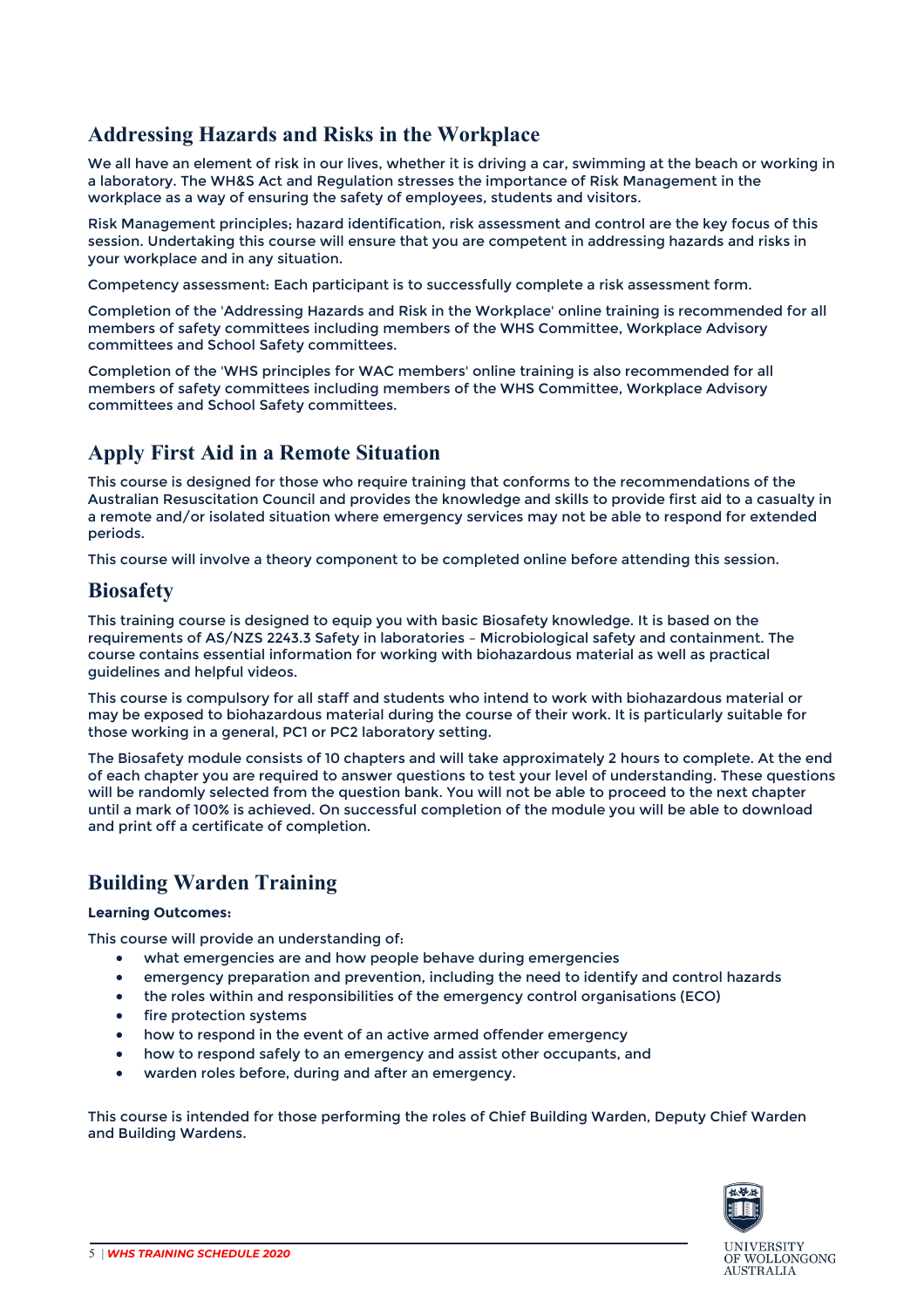#### <span id="page-5-0"></span>**Duty of Care for Managers and Supervisors**

The aim of this training session is to provide guidance for supervisors in applying the principles of the Workplace Health & Safety Act (2011) and Regulation (2017). In particular this session outlines WH&S responsibilities and duty of care expectations for those in supervisory roles.

This online course details the key principles and strategies for implementing risk management in a practical way and involves writing risk assessments and safe work procedures.

#### <span id="page-5-1"></span>**First Aid Training**

First Aid is a life skill that can be used not just at work but also at home or whilst traveling. This is an accredited, nationally recognised approved course providing the successful participant with the 'Apply First Aid' competency for three years.

The content covers a comprehensive range of first aid issues through both theory and practical exercises. No previous experience or qualifications are required.

*The University supports a network of first aid officers across the organisation as a means of providing* emergency first aid should the need arise. To support this system, the University provides first aid training *for current and prospective First Aid officers. Due to high demand for new qualifications and renewals, this training is normally only made available where a business need exists.*

Participants will be required to complete an online workbook which will need to be completed before the training session.

<span id="page-5-2"></span>The workbook is to replace a full day of training so it may take a few hours to complete. Please note: All First Aid training workshops will be held at Innovation Campus.

#### **Gas Care Safety Training**

The gas care training course aims to introduce the participant to the safe procedures for the handling, storage, and use of compressed Gas Cylinders.

Hazards and properties of various gases will be outlined as to where to find the information and what to look for relating to Exposure standards and relative density of gases.

The session also covers:

- Safety overview for the different types of gas e.g. Oxygen, Nitrogen
- Handling, rolling, trolleys (do's and don'ts)
- Introduction to identification of cylinders by colour codes, labels.
- Safe transporting procedures
- Flashback Arrestors requirements (where required)
- Introduction on how a regulator works and why we use them
- <span id="page-5-3"></span>Regulator requirements

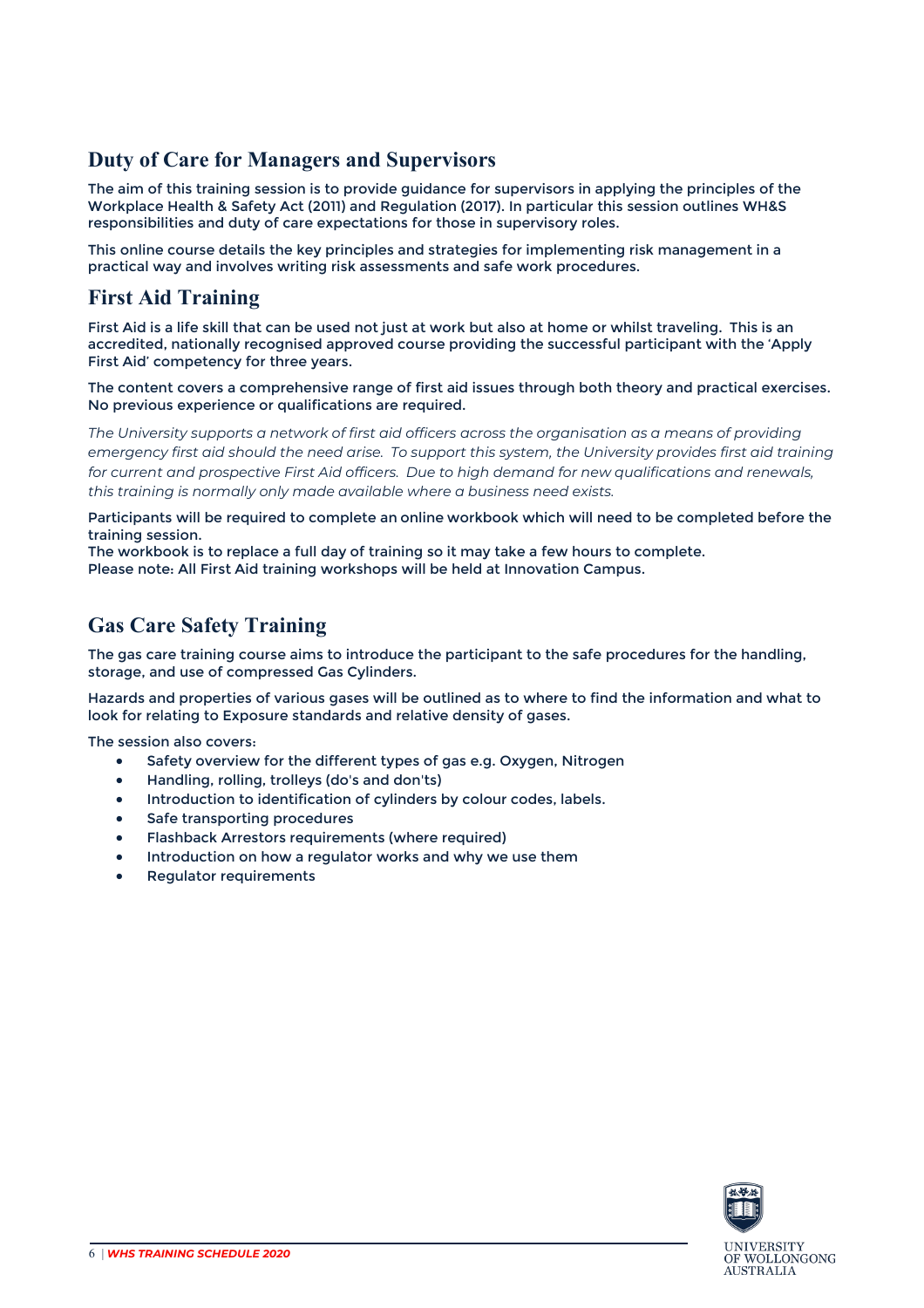#### **Hazardous Chemicals Awareness & Chem Alert Training**

The course will cover the following:

Mandatory topics

- What are workplace hazardous chemicals?
- Routes of entry
- Health effects & potential injuries
- Legislation & Duties
- Safety Data Sheets (SDSs)
- Classification
- Labelling
- Hazardous Chemical Register
- Risk Management
- Health Monitoring
- Packaging
- Storage
- Basic ChemAlert use
- ChemAlert colour ratings
- Report Options
- Searching for an SDS

Optional extension for Stock Managers (last hour of training)

• Maintaining Stock Holdings & Stock Register

### <span id="page-6-0"></span>**Laser Safety Training**

This course caters for those who desire general knowledge about laser hazards and those who require specific laser safety training.

The course includes:

- Overview of laser safety regulations and standards
- Basic properties of light and its interaction with the body
- Safe light exposure levels MPE's
- Overview of Laser Classification AEL's
- Minimizing risks with control measures and protective equipment

## <span id="page-6-1"></span>**Liquid Nitrogen Training**

This course gives the participant knowledge of the risks associated with Liquid Nitrogen and how to manage those risks both generally and task specific. Theory and practical assessments are used to determine competency.

This Session covers:

- Risks of Liquid Nitrogen
- Brief First Aid
- Management of risks for Storage, Handling and Transport
- Task specific risk management
- Decanting from bulk storage dewars

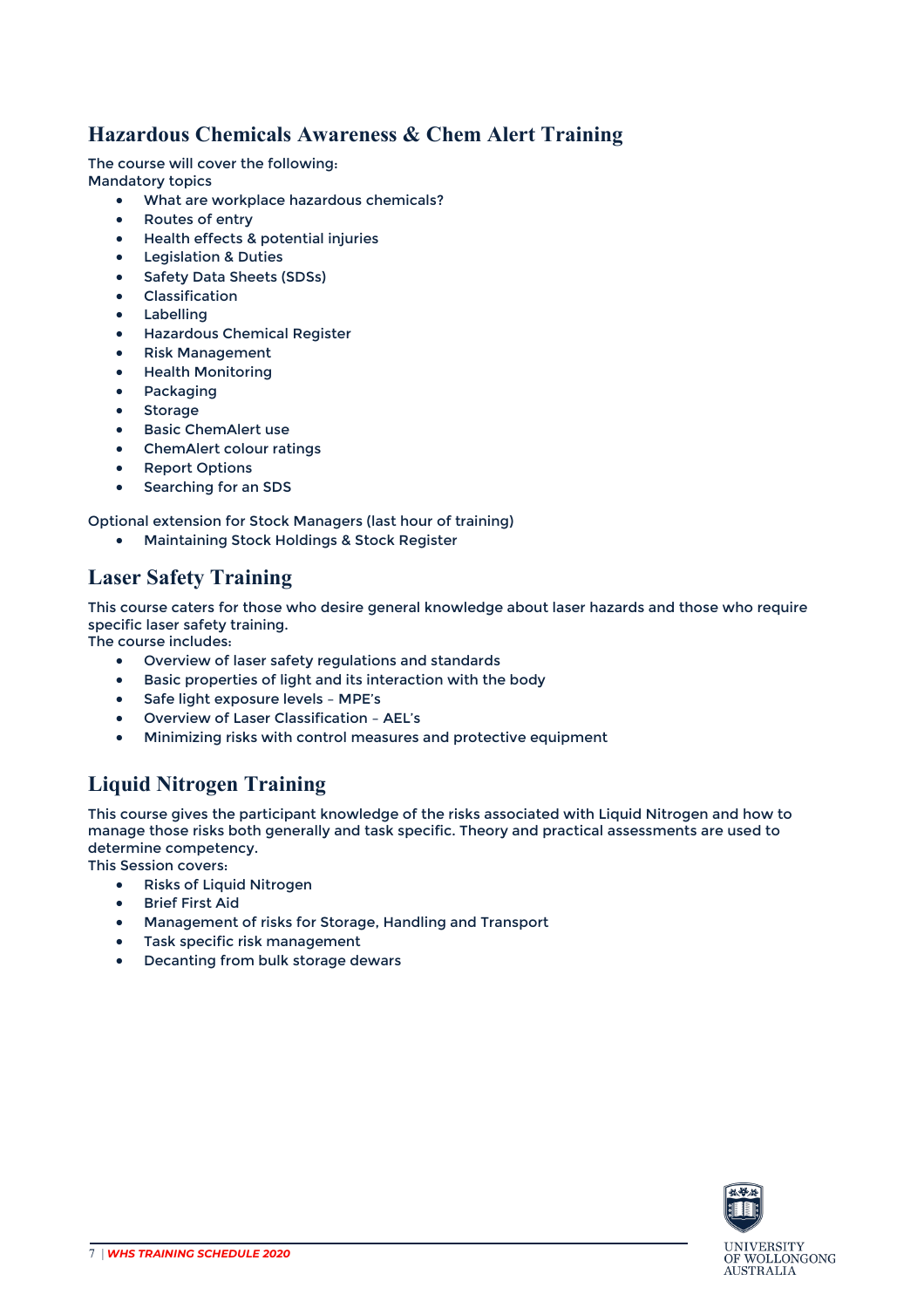#### <span id="page-7-0"></span>**Mental Health Awareness and Intervention**

This half day workshop is aimed at educating participants on:

- identifying and manage stress for themselves
- building skills in identifying mental health issues in their colleagues
- having the confidence in reaching out and ask a colleague if they are OK
- what to do if a colleague needs extra support, and points of referral utilising internal and external resources.

#### <span id="page-7-1"></span>**Mental Health Leadership Program**

This half-day workshop is aimed at educating participants on:

- Increases knowledge of the Total Safety Culture Model
- Teaches the neurochemistry of the brain and the primitive stress response
- Educates leaders on best practice on managing mental health issues in the workplace
- Discusses legal and ethical issues and provides practical tools for managing performance and mental health issues at work
- Introduces leaders rights and responsibilities in managing recovery at work/ return to work process

Completion of the Mental Health Awareness and Intervention training course is required prior to attending this course.

#### <span id="page-7-2"></span>**Managing Risks for Manual Tasks**

Statistics report that between 95 to 98% of all adults will experience at least one episode of back pain a year. Back injuries can be both painful and debilitating. Back injuries are also preventable. This course is designed to cover both the theoretical and practical aspects of manual handling techniques and the prevention of back injury.

Outcomes:

- Identify risk and hazards in respect to back injuries
- Identify strategies to deal with the risks/hazards identified
- Express a general understanding of the anatomy and biomechanics of the back
- Display an understanding of the physiological process of musculoskeletal injury
- Demonstrate an understanding of the principles of manual handling both theoretically and practically.

#### <span id="page-7-3"></span>**Mental Health Awareness – Employees**

The WHS Unit has been working with Australian company 'The Mental Health Project' to develop online mental health training resources. This is an interesting and relevant eLearning course for all level of employees to increase their awareness of mental health conditions and help reduce the stigma associated with mental health conditions.

#### <span id="page-7-4"></span>**Mental Health Awareness – Leaders**

The WHS Unit has been working with Australian company 'The Mental Health Project' to develop online mental health training resources. This is a comprehensive eLearning course for leaders to increase their awareness of mental health, proficiently manage mental health conditions in the workplace and help reduce the stigma associated with mental health conditions.

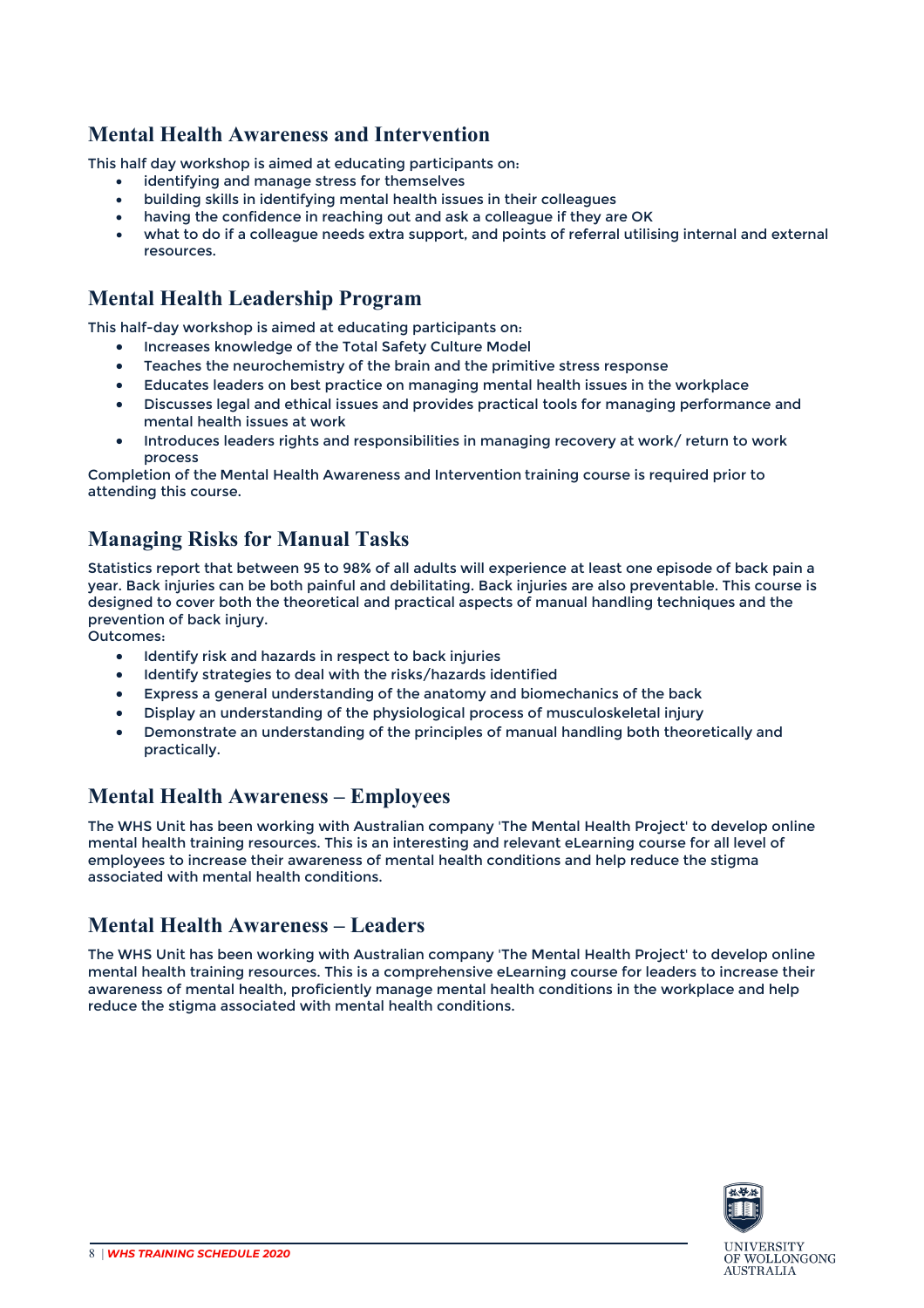### <span id="page-8-0"></span>**Oxygen Equipment Training for Drivers**

Course content:

- The benefits of breathing elevated oxygen concentrations.
- Adverse reactions to oxygen
- Storage and handling of oxygen
- Oxygen delivery systems, practicalities of oxygen provision
- Risk of Cross infection
- Care and maintenance of oxygen equipment
- Legal considerations
- Preparing oxygen equipment for use
- Positioning oxygen equipment appropriately
- Selecting appropriate oxygen concentrations to meet casualty demands
- Utilising oxygen in simulated resuscitation
- Undertaking safety and maintenance checks
- Repacking or storing equipment appropriately

This training is recommended for all staff required to dive and is available for groups in specific areas on demand.

#### <span id="page-8-1"></span>**Radiation Safety Training**

These courses will provide participants with the necessary skills and knowledge to safely use ionising radiation in a laboratory setting.

*Please note***:** All participants are required to pay an attendance fee for this training. You must provide your account number when registering.

A number of different courses are available. Please ensure you register for the correct course. Unsealed or Sealed Sources for licence conditions S5/S8 - for those working with unsealed or sealed sources not in a device.

X-rays for licence conditions IA5/IA8 - for those working with ionising radiation apparatus and sealed source apparatus

#### <span id="page-8-2"></span>**SafetyNet Training**

Under the provisions of the Work Health & Safety Regulation (2017) and associated University safety programs, operations involving risk are to be controlled so that they are safe. SafetyNet is the online system for recording hazard/incidents reports, safe work procedures and risk assessments at the University.

This course will outline the uses and benefits of the system as well as provide hands on experience in completing the online forms appropriately. Focus will be given to identifying hazards and addressing risks.

#### *Course Pre-Requisites:*

It is assumed that attendees have some understanding of the identification of hazards and the assessment of risk.

Completion of the Addressing Hazards and Risks in the Workplace training course in Moodle is required prior to attending this course.